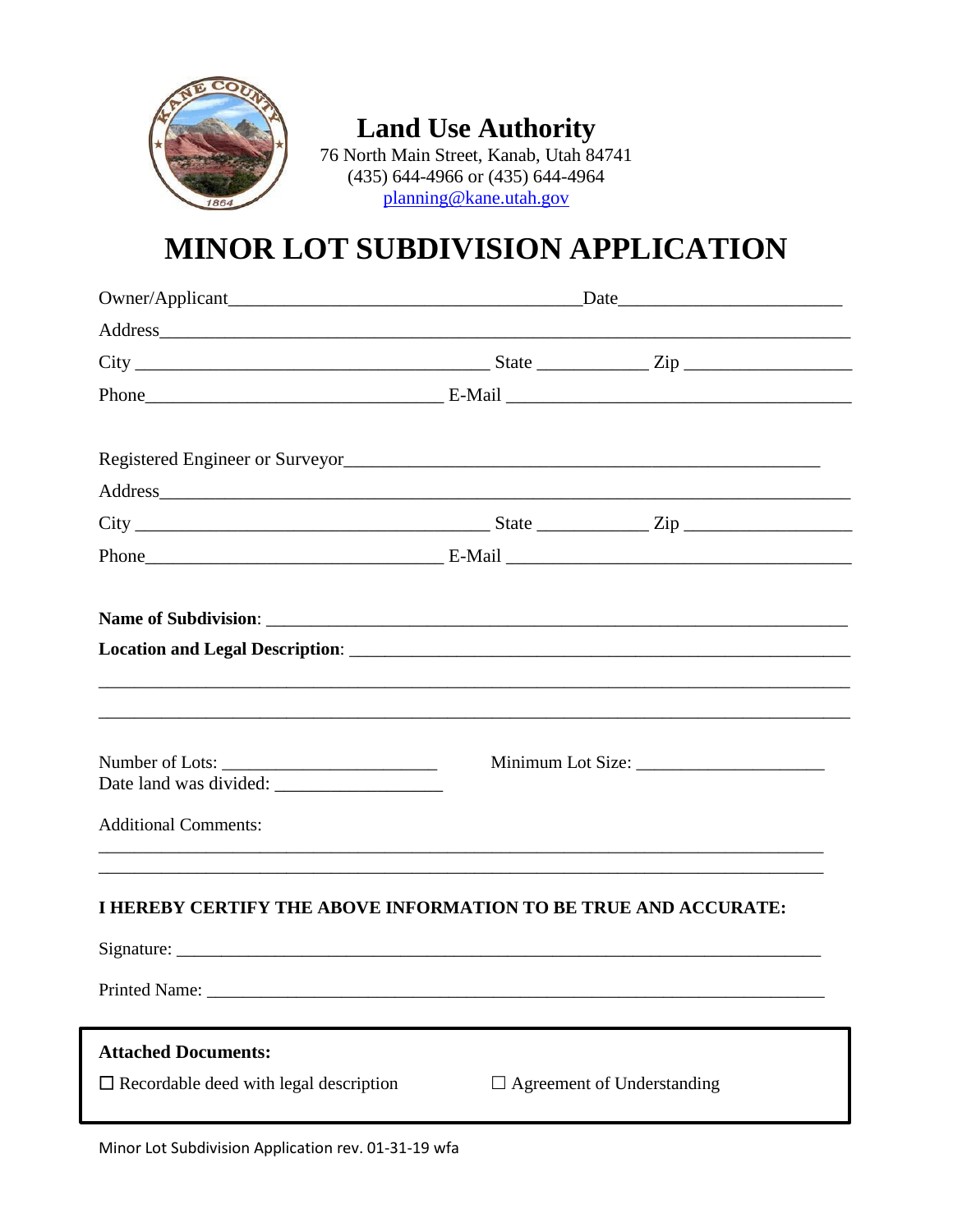## **Land Use Administrator Use Only:**

| Existing Zone                                      | General Plan Compliance: Y N   |  |
|----------------------------------------------------|--------------------------------|--|
| Current Minor Lot Subdivision Reg. Compliance: Y N |                                |  |
| <b>Engineer Review:</b>                            |                                |  |
| Record of Survey Map: Approved Denied              | Easements: Approved Denied N/A |  |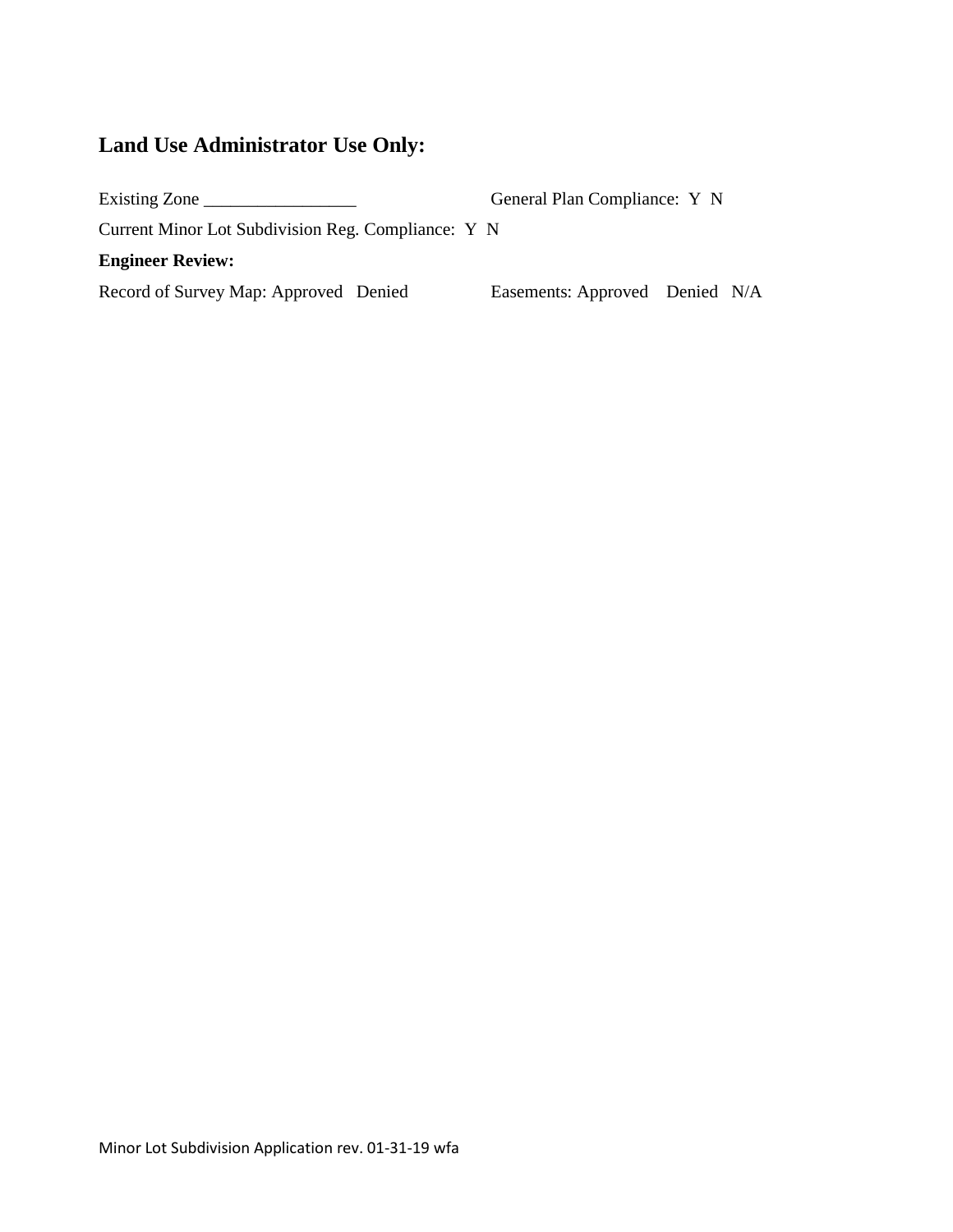

# **Land Use Authority**

76 North Main Street, Kanab, Utah 84741 (435) 644-4966 or (435) 644-4964 [planning@kane.utah.gov](mailto:planning@kane.utah.gov)

#### **PROCEDURE OF A MINOR LOT SUBDIVISION**

The following is the procedure to submit an application and obtain approval for a Minor Lot Subdivision. The general purpose of this application process is to provide an official determination of the status of any divided property, to establish whether it was divided in compliance with state and local law or not at the time of the division. For property that was divided illegally, this process will help the applicant understand their options and limitations for moving forward and may provide a fast track approval to correct any procedural deficiencies.

- 1. Submit an application to the Land Use Administrator with the following documentation:
	- a. Signed "Agreement of Understanding"
	- b. Recordable deed with legal description
- 2. The Land Use Administrator will conduct a review of the application. If the application is compliant with Utah State Code Section 17-27A-605(4) and Kane County Land Use Ordinance 9-21L-(1-2), the Minor Lot Subdivision will be recorded.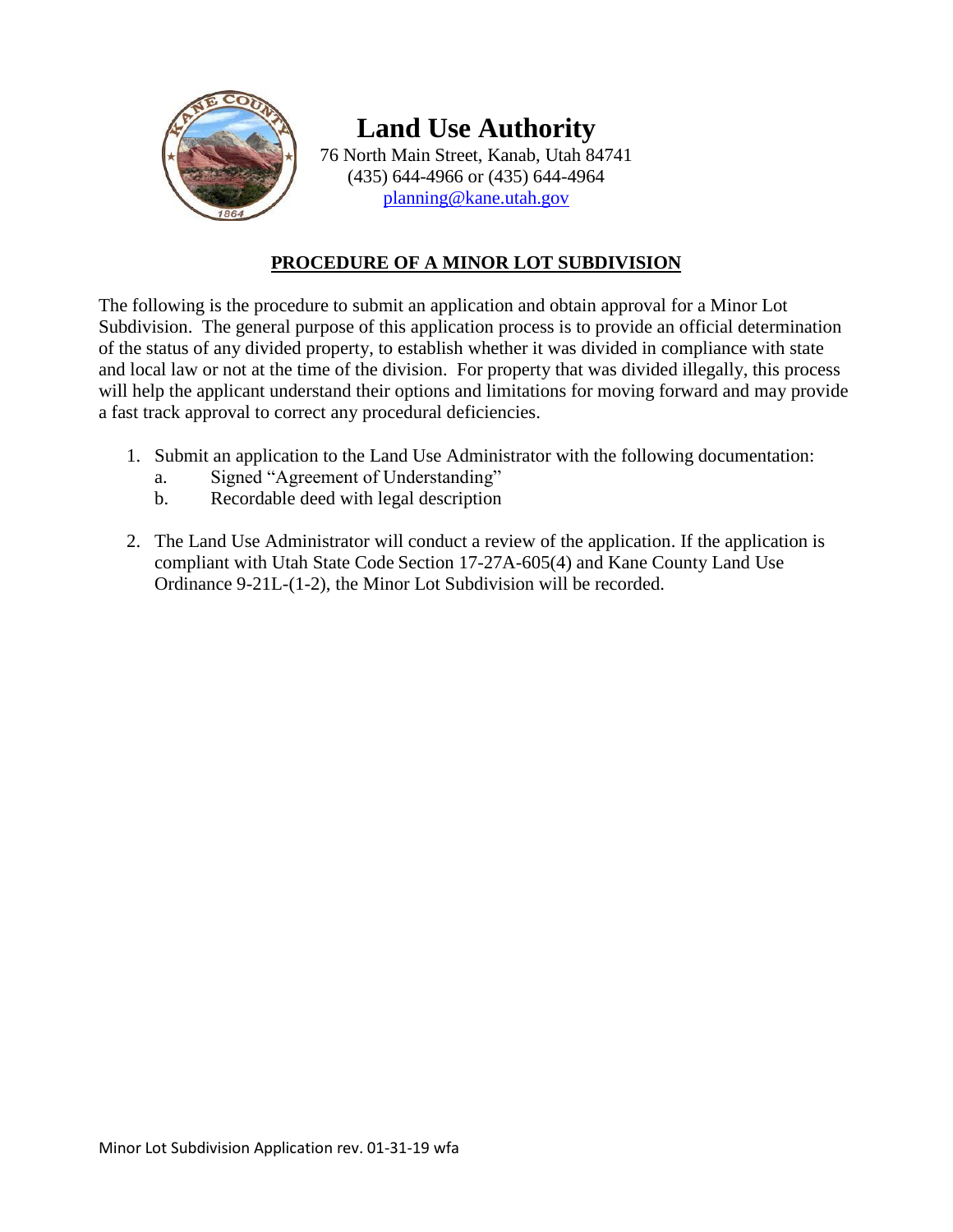#### **AGREEMENT OF UNDERSTANDING**

STATE OF UTAH ) :ss COUNTY OF KANE )

I, \_\_\_\_\_\_\_\_\_\_\_\_\_\_\_\_\_\_\_\_\_\_\_\_\_\_\_\_, the applicant for a compliance review for a minor lot subdivision (parcels listed in the legal description below), hereby agree and take notice that under Kane County Land Use Ordinance 9-21K-2 in unincorporated areas of the County, **dedicated roads will not be accepted, paved or maintained by the County, until the subdivision complies with Articles A through J of Chapter 21 of the Kane County Land Use Ordinance.**

| NOTARY STATEMENT                      | Subscribed and sworn to before me this _______ day of _______, 20___,                                                                                                 | by |
|---------------------------------------|-----------------------------------------------------------------------------------------------------------------------------------------------------------------------|----|
| Witness my hand and official seal.    |                                                                                                                                                                       |    |
| <b>Notary Public Signature</b>        |                                                                                                                                                                       |    |
| Legal description of both properties: |                                                                                                                                                                       |    |
|                                       | ,我们也不能在这里的时候,我们也不能在这里的时候,我们也不能会在这里,我们也不能会不能会不能会不能会不能会不能会不能会。""我们的是我们的,我们也不能会不能会不<br>,我们也不能在这里的时候,我们也不能在这里的时候,我们也不能会在这里的时候,我们也不能会在这里的时候,我们也不能会在这里的时候,我们也不能会在这里的时候,我们也不 |    |
|                                       |                                                                                                                                                                       |    |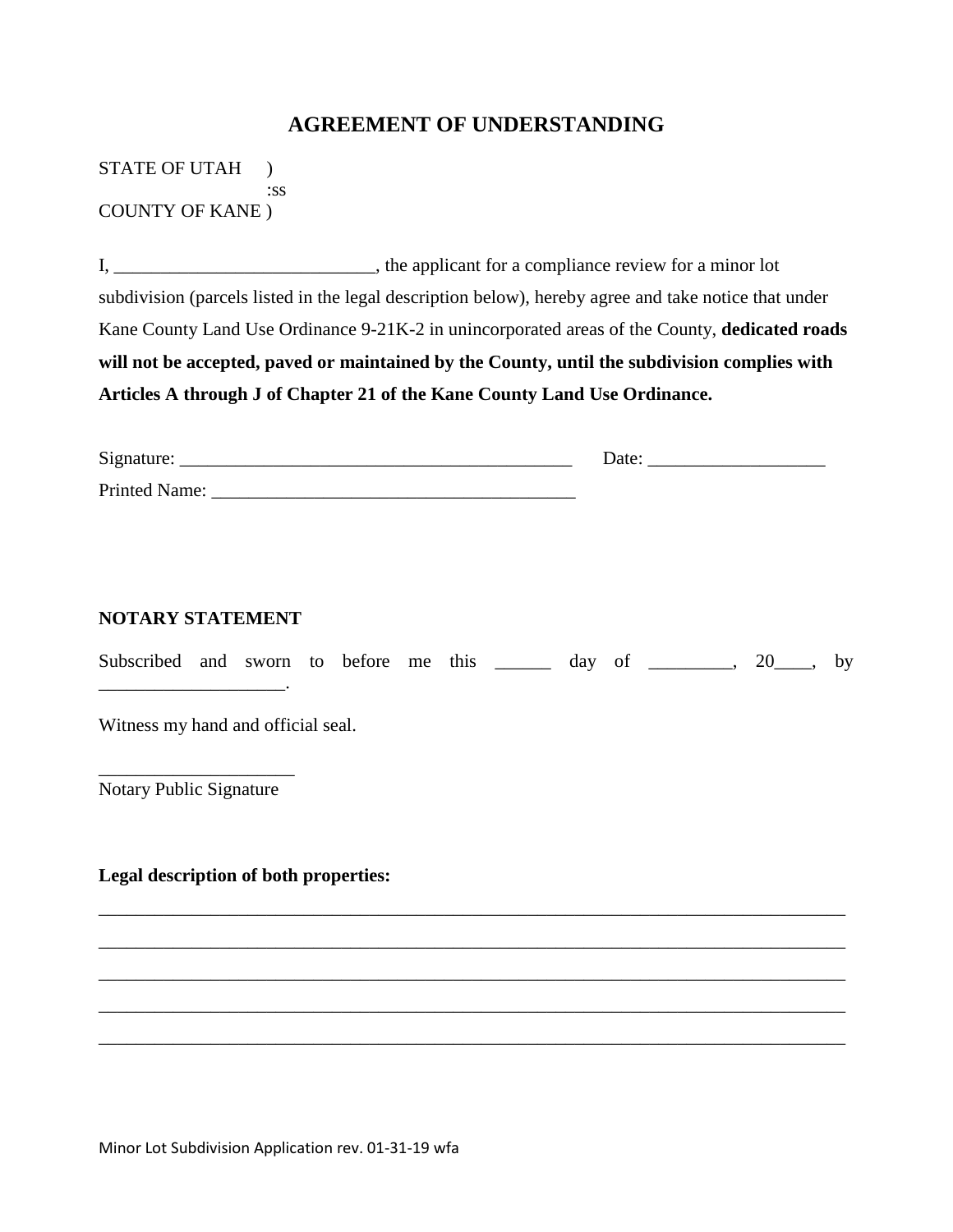### **Certificate of Written Approval**

On 20, the Kane County Land Use Authority Administrator approved the division of land as set forth herein. Under Utah Code 17-27A-605 the following described land meets the requirements to be exempt from a plat. Furthermore, at the time of the division of the land it was in compliance with County Ordinances. As of the date signed below, the land contained herein is in compliance with State and County laws and ordinances regarding the subdivision of land. Any document previously recorded or recorded here with that effectuates the division of land as described herein is legal as of the date that this document is recorded.

Owner(s) of the Property: \_\_\_\_\_\_\_\_\_\_\_\_\_\_\_\_\_\_\_\_\_\_\_\_\_\_\_\_\_\_\_\_\_\_\_\_\_\_\_\_\_\_\_\_\_\_\_\_\_\_\_\_\_\_\_\_

Parcel ID:

Legal Description of Property:

#### STATE OF UTAH ) :ss COUNTY OF KANE)

I, \_\_\_\_\_\_\_\_\_\_\_\_\_\_\_\_\_\_\_, Kane County Land Use Authority Administrator, hereby certify that the property contained herein is in compliance with Utah State Code for a minor lot subdivision and has been approved by the Land Use Authority Administrator for compliance.

\_\_\_\_\_\_\_\_\_\_\_\_\_\_\_\_\_\_\_\_\_\_\_\_\_\_\_\_\_\_\_\_\_\_\_\_\_\_\_\_ Kane County Land Use Authority Administrator

SUBSCRIBED AND SWORN TO before me on this \_\_\_\_\_\_\_\_\_\_\_\_ day of , 20

NOTARY PUBLIC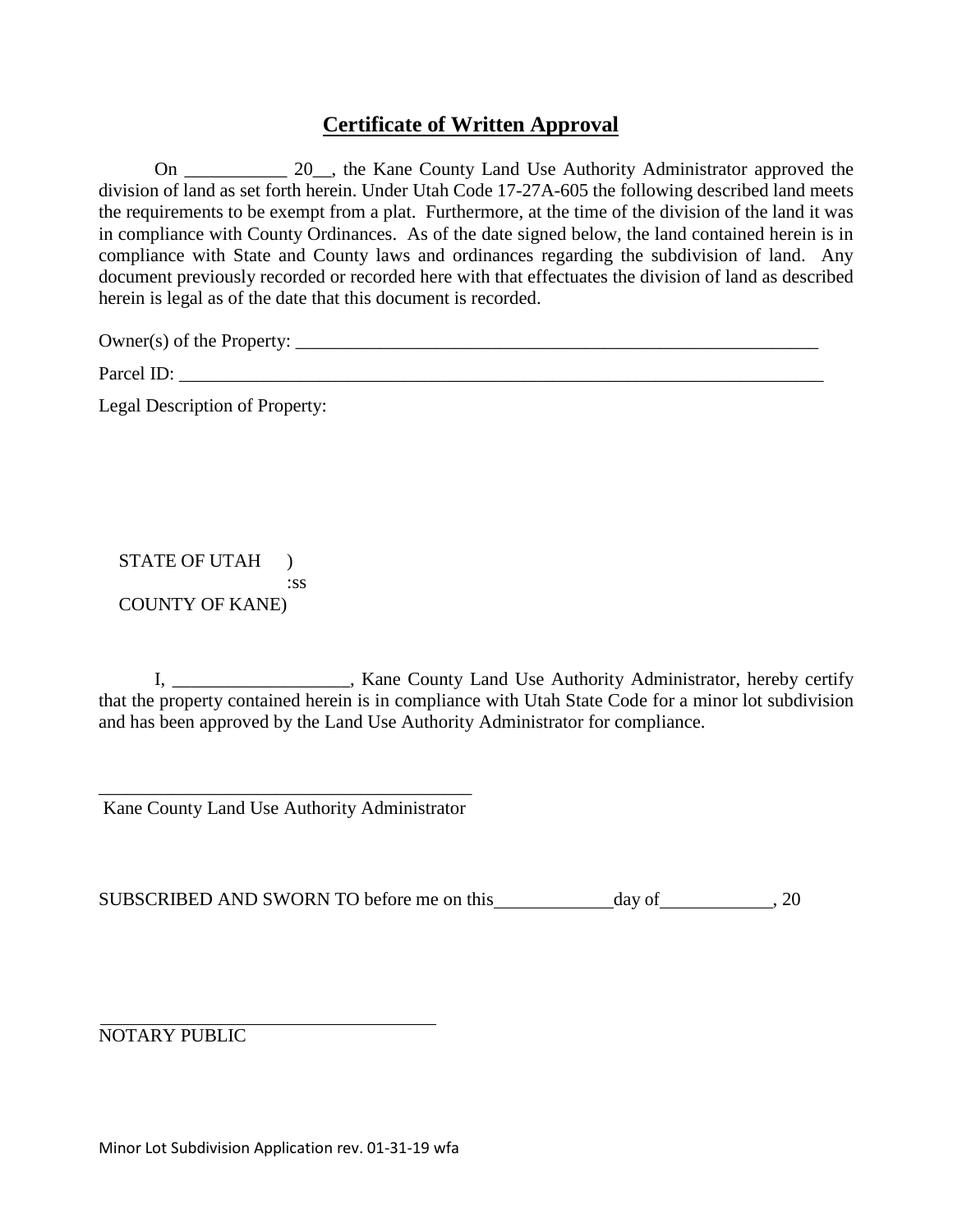### **ARTICLE L. MINOR SUBDIVISIONS [9-21L-1: MINOR SUBDIVISION EXEMPTION:](https://www.sterlingcodifiers.com/codebook/getBookData.php?id=&chapter_id=84049&keywords=#s1060235) [9-21L-2: UTAH STATE CODE SECTION 17-27A-605\(4\):](https://www.sterlingcodifiers.com/codebook/getBookData.php?id=&chapter_id=84049&keywords=#s1060236)**

#### **9-21L-1: MINOR SUBDIVISION EXEMPTION:**

Kane County adopts Utah state code section 17-27a-605(4). A subdivision of land that qualifies as a minor subdivision under section 4 does not have to meet the requirements of articles A through J of this chapter. An applicant that desires to create a minor subdivision lot must file application with the Kane County land use authority certifying that the requirements of Utah state code section 17-27a-605(4) have been completed. If the applicant meets all the requirements of said subsection, the land use authority administrator will approve the subdivision after an administrative review. After the land use authority administrator's review, a letter of compliance will be issued to be recorded at the recorder's office for future verification of compliance with state code. (Ord. 2014-1, 1-27-2014, eff. 2-11-2014; amd. Ord. O-2015-12, 7-27-2015, eff. 8-11-2015)

#### **9-21L-2: UTAH STATE CODE SECTION 17-27a-605(4):**

For convenience, Utah state code section 17-27a-605(4) is repeated herein, in its entirety.

*(4) (a) As used in this Subsection (4):*

*(i) "Divided land" means land that:*

*(A) is described as the land to be divided in a notice under Subsection (4)(b)(ii); and*

*(B) has been divided by a minor subdivision.*

*(ii) "Land to be divided" means land that is proposed to be divided by a minor subdivision.*

*(iii) "Minor subdivision" means a division of at least 100 contiguous acres of agricultural land in a county of the third, fourth, fifth or sixth class to create one new lot that after the division is separate from the remainder of the original 100 or more contiguous acres of agricultural land.*

*(iv) "Minor subdivision" lot means a lot created by a minor subdivision.*

*(b) Notwithstanding Sections 17-27a-603 and 17-27a604, an owner of at least 100 contiguous acres of*  agricultural land may make a minor subdivision by submitting for recording in the office of the recorder of *the county in which the land to be divided is located:*

*(i) a recordable deed containing the legal description of the minor subdivision lot; and*

*(ii) a notice:*

*(A) Indicating that the owner of the land to be divided is making a minor subdivision;*

*(B) Referring specifically to this section as the authority for making the minor subdivision; and*

*(C) Containing the legal description of:*